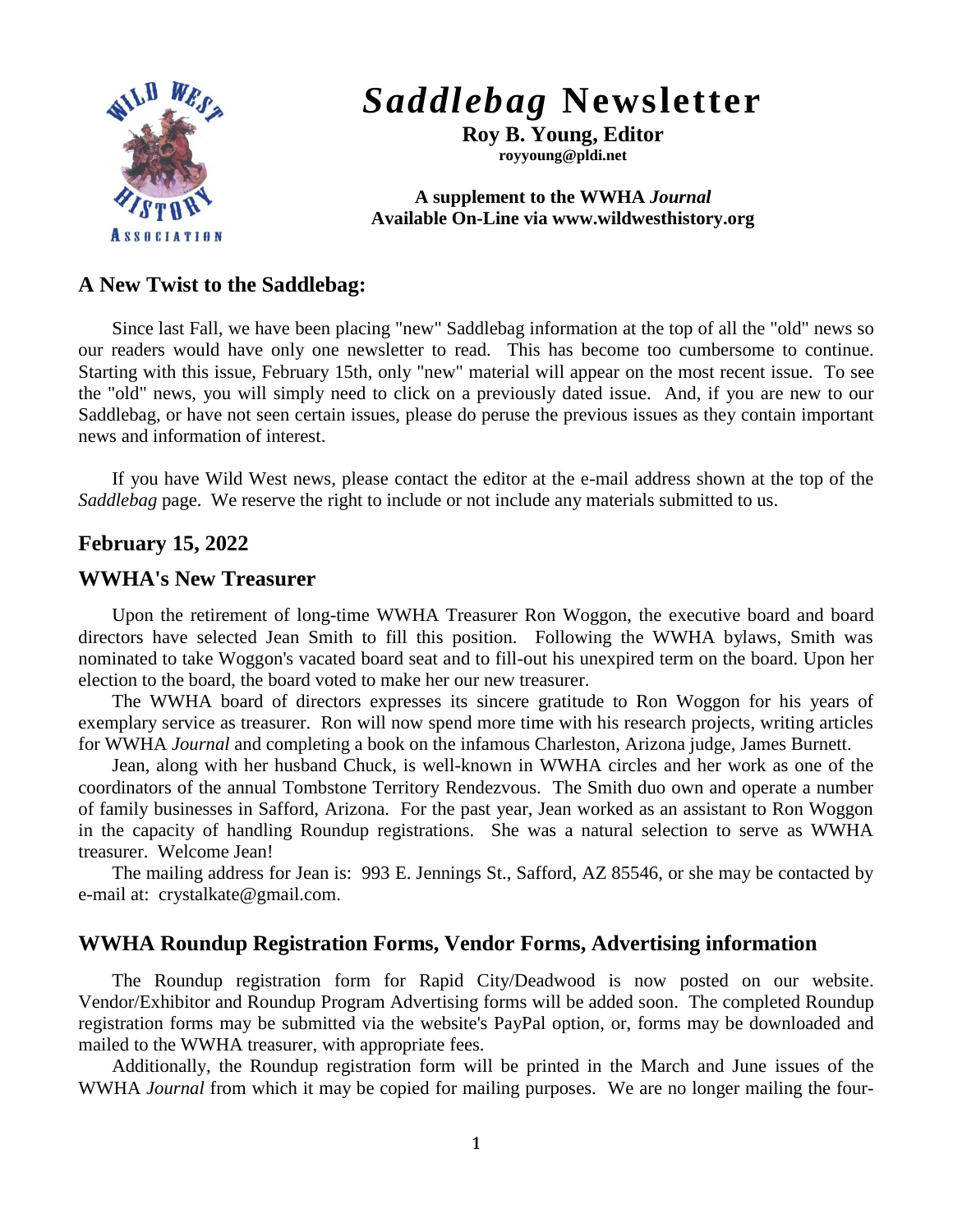part NCR registrations forms, vendor forms, and advertising information to every member as the cost has become prohibitive.

#### **Nominations for WWHA Board of Directors**

Marshall Trimble, WWHA 2nd Vice-President, and chair of the "Nominations" committee, announces that nominations for board seats may be made between March 1st and June 30th, 2022. The board is comprised of 18 board seats (expanded from 15 in 2020) with each board member being elected for a term of three years. With a rotation of three-year terms, each year six board seats are open for election or reelection.

Current board members whose terms expire in July 2022 are: Donna Harrell, Dr. James Bailey, Ruth McWhirter, Elizabeth Weathers, Charlotte Steele, and Jean Smith (who is filling the unexpired term of Ron Woggon who retired from the board in January 2022). Each of these board members are seeking reelection and will be nominated at the annual WWHA membership meeting on Saturday, July 23, 2022 during the Rapid City/Deadwood Roundup.

Additionally, the board currently has three vacancies, including that of Carroll Moore, retiring and leaving an unexpired term through 2024; also, the board seat of the late Bill Hunter with a board term expiring in 2023, and an unfilled board seat with a term expiring in 2024. The WWHA bylaws do not require that all 18 seats be filled at all times.

Other board seats and their term expiration are: 2023 - Paul Marquez, William I. "Bill" Koch, Jim Dunham, Kurt House, Michael Wallis, and one unfilled seat. 2024 - Marshall Trimble, Pam Potter, Roy B. Young, Alan Blanchette, the seat of the retiring Carroll Moore, and one unfilled board seat.

Nominations may be made by a candidate or by another WWHA member who has the permission of the nominee to be nominated. The process for making nominations is two-fold: **The first aspect** of the nomination process, and the most preferred, is that nominations be made in writing and include the following information: the candidate's name, home address, home and cell phone numbers, and e-mail address. Other requested information includes: basic background, current interests (especially those related to the Wild West), special skills, current employment, and a brief list of other groups, causes, projects, etc., to which the nominee has contributed. Then, a written statement, in 250 words, more or less, why the nominee should be elected to the board of the Wild West History Association. If the nomination is made by someone other than the candidate, please add the nominator's name and contact information, both phone and e-mail. **The other allowable way to make a nomination** is from the floor during the annual membership meeting at a Roundup.

Chairman Trimble has provided some of the expectations of a board member: the ability to attend two board meetings per year, one - during the annual Roundup, and the other - in January, at a location tobe-determined by board vote. Additionally, several Internet 'Zoom' meetings are conducted, as called by the president. Each board member is asked to participate on one or more committees.

The WWHA bylaws provide for the elected members of the board to select their own officers.

Nominations are to be submitted to Marshall Trimble, 8119 E. Redwing Rd., Scottsdale, AZ 85250 or to marshall.trimble@sccmail.maricopa.edu. The deadline date is firm: June 30, 2022.

### **Headstone of Sheriff Albertus Sweet, KIA, now repaired, will be unveiled on March 7, 2022 in Lampasas, Texas, contributed by** *Chuck Parsons*

Friends of the Wild West have made it their mission not only to preserve the written history of the Wild West but also the more tangible objects which mark their lives: their headstones.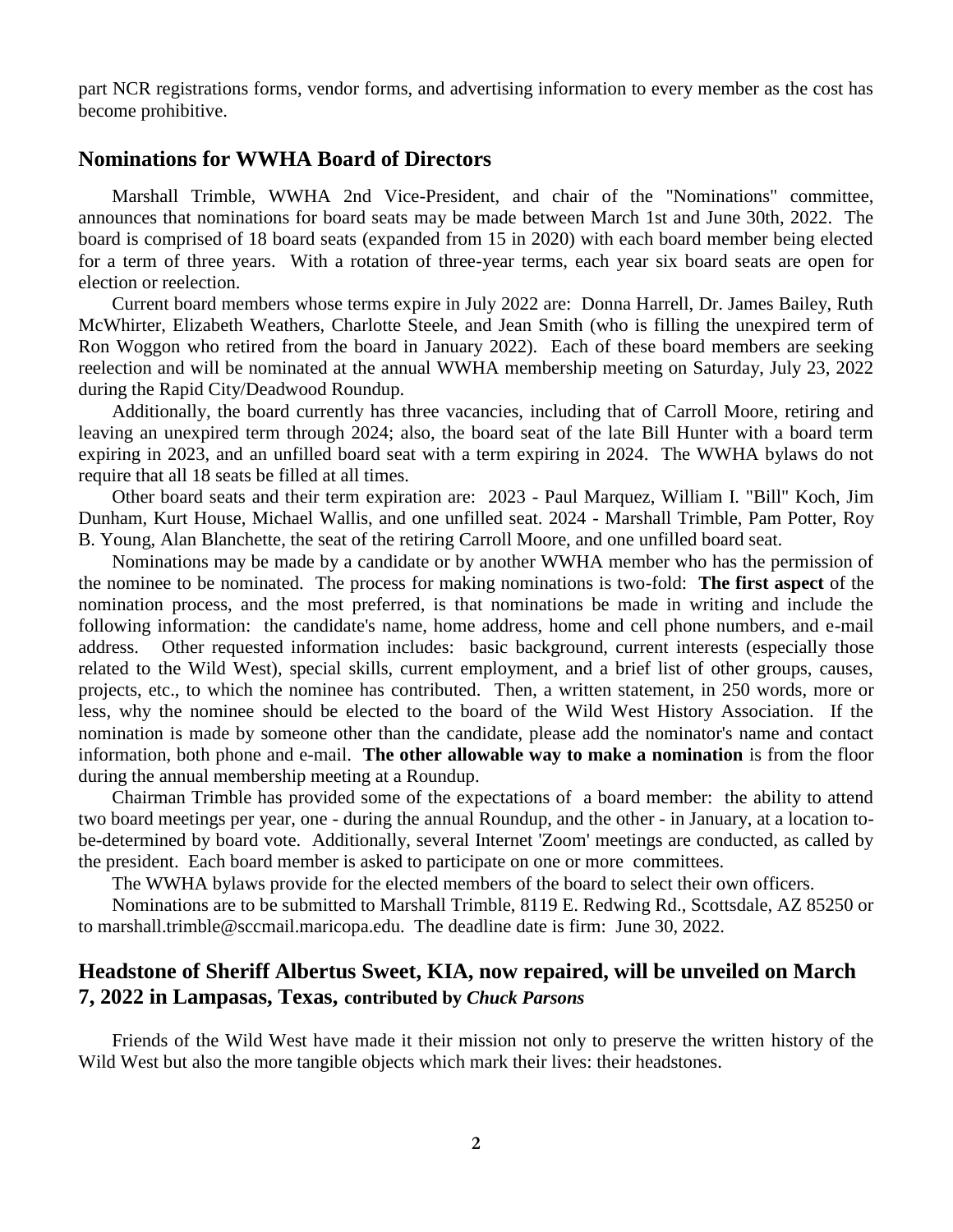In Lampasas, Texas for many years there has been the broken headstone of Sheriff Albertus Sweet. He was elected sheriff December 2, 1873, re-elected February15, 1876 and served until November 5, 1878.

Sweet was born October 2, 1843. During the Civil War, he served the Confederacy as Sergeant in Company D of the Texas Infantry. Subsequently serving successfully as sheriff during the days of the Horrell-Higgins Feud, Sweet became city marshal of Belton, Texas. There, he was killed while attempting to help the country sheriff make an arrest on December 9, 1881. His remains were taken back to Lampasas where he was buried in the Oak Hill Cemetery.

Through the years his impressive headstone was damaged; rather than let it continue to remain in this condition, a group of historians decided to repair it. On March 7, 2022, at 2:00 p.m. the repaired headstone will be unveiled during a short program. WWHA members and the general public is invited to attend.

The program will take place at the Oak Hills Cemetery, Lampasas, Texas, 100-1099 W. Avenue E, a few blocks off US Highway 183 and close to US Highway 281. The ceremony will begin at 2:00 with an opening prayer by Rick Willis. a local minister. Then, Bill O'Neal, former State Historian of Texas, and author of many books, will provide a biographical sketch of Albertus Sweet. The actual unveiling of the repaired headstone will follow by WWHA members Chuck Parsons, Wild West historian and author, and local historian Jeff Jackson.

Roy Young, editor of the *Journal* of the Wild West History Association, will then provide a few special remarks about why the marking of graves and the repairs of headstones is a priority for WWHA. The Wild West History Association is involved in identifying the graves of westerners and erecting or repairing their headstones which have been broken by the elements or other causes. Oak Hill Cemetery began in 1872 when Hartwell Fountain sold ten acres of land to the city to established this cemetery. It was first known as City Cemetery and renamed Oak Hill in 1908. The Ladies Cemetery Association, a group of concerned women, maintained the cemetery from 1891 to 1948 when the city assumed responsibility

Rick Willis will close the ceremony with a prayer. Following these activities, Jeff Jackson will give a walking tour of Oak Hill Cemetery to view the burial sites of noted Lampasas citizens, local pioneers, veterans of the Texas Revolution, Civil War and other conflicts.



# **Idaho's WWHA Regional Roundup is Scheduled**

Idaho Wild West will hold a WWHA Regional Roundup on Saturday, March 12, 2022, at the museum in Murphy, Idaho starting at 9:00 a.m.

Those appearing on the program will include:

- Joe Hickey Old West Weapons Display
- Bill Betenson "Butch Cassidy and the Robbery of the Montpelier Bank"
- John Hendricks "Roughing It Arrow Wounds and Other 1800's Afflictions"
- John Hendricks "Roughing It, Part II Military Medicine in the 1800s"
- Mike Youngman "Idaho Outlaws"
- Marie Clyne "Women in the Wild West"
- Fort Boise Garrison- "Soldiering in the Old West"

Direct questions to WWHA member Bob Sobba at: rcsobba@gmail.com.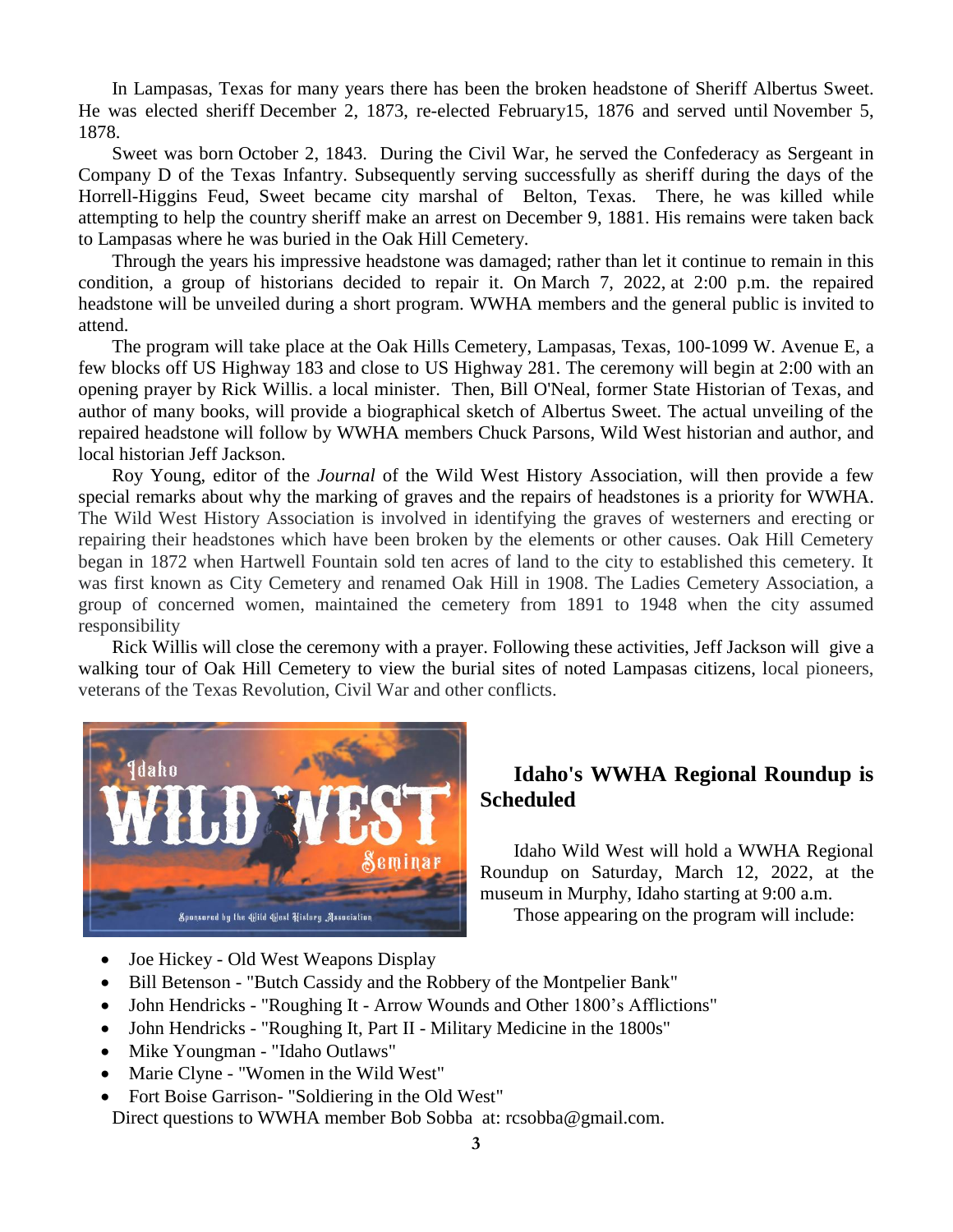## **Apache Wars History**

For those members interested in Apache Wars history the following items might be of interest:

Victorio, Chief of the Chihenne (Warm Springs) Apaches and his people were decimated at the Tres Castillos (Mexico) Massacre in 1880. They fought several battles before this event and one was at Hembrillo Canyon located on the White Sands Missile Range in New Mexico. Victorio was known for his military strategy that won many battles even though he was always outnumbered. Archaeologists (Human Systems Research) and numerous volunteers located the battlefield, and where major fighting took place.

An intriguing narrative along with several images help to construct the area where all of this happened. In addition to the battlefield they also located rock art, springs and other artifacts indicative of many centuries of use by Native Americans. It took 10 years to analyze the finds such as 800 cartridges that were fired from 140 plus rifles, carbines and pistols. The locale of the cartridges to these experts showed the control that Victorio had over his men.

The Apaches fought a defensive battle with individuals who had short range rifles placed at a spring to prevent the military from getting to water. Victorio also placed those warriors with the longer range rifles on ridge tops that caused havoc among the ranks because it kept the military at a distance of more than 600 yards. As he withdrew his men it was stated that he "maneuvered them from ridge top to ridge top" until the Apaches finally disappeared and headed to Mexico where Victorio and his warriors were almost wiped out and dozens of women and children were captured and paraded through the streets of Chihuahua City.

That report has now been digitized. This is the link to the Hembrillo Battlefield (Victorio Wars) report on the WSMR museum website:

[https://wsmrmuseum.com/wp-content/uploads/2022/02/Hembrillo-Battlefield-Report-HSR-Report-](https://wsmrmuseum.com/wp-content/uploads/2022/02/Hembrillo-Battlefield-Report-HSR-Report-9730.pdf)[9730.pdf](https://wsmrmuseum.com/wp-content/uploads/2022/02/Hembrillo-Battlefield-Report-HSR-Report-9730.pdf)

In December WWHA member Lynda Sánchez was invited to speak to the Old Pueblo Archaeology Center (Tucson) about how Apache Warriors gave their side of history to famed oral historian, Eve Ball. Sanchez shares how Eve gained their confidence, and how she became Ms. Sanchez' mentor. Sánchez describes what it was like working side by side with this noted chronicler of Apache, Anglo and Hispanic history.

Perhaps some of the best things about Eve is that she had training in English and hard work; she admired the Native American History of our nation and she always wanted to write about the Apaches. For more than four decades Eve listened to the Apache people. She gained their respect and ultimately their friendship. By listening to, rather than trying to talk over the old-timers she obtained fresh information and a differing point of view. She interviewed more than 100 of the tribal elders, many of whom survived the Apache wars. They had many adventures together and those tales as well as some unusual artifacts will be revealed during the Zoom presentation that is now on YouTube.



#### **Ace Daklugie at age 85 (nephew of Geronimo, son of Chief Juh)**

"Apache Warriors tell their side to Eve Ball" Zoom talk link: <https://www.youtube.com/watch?v=vi7iB8M8kd4>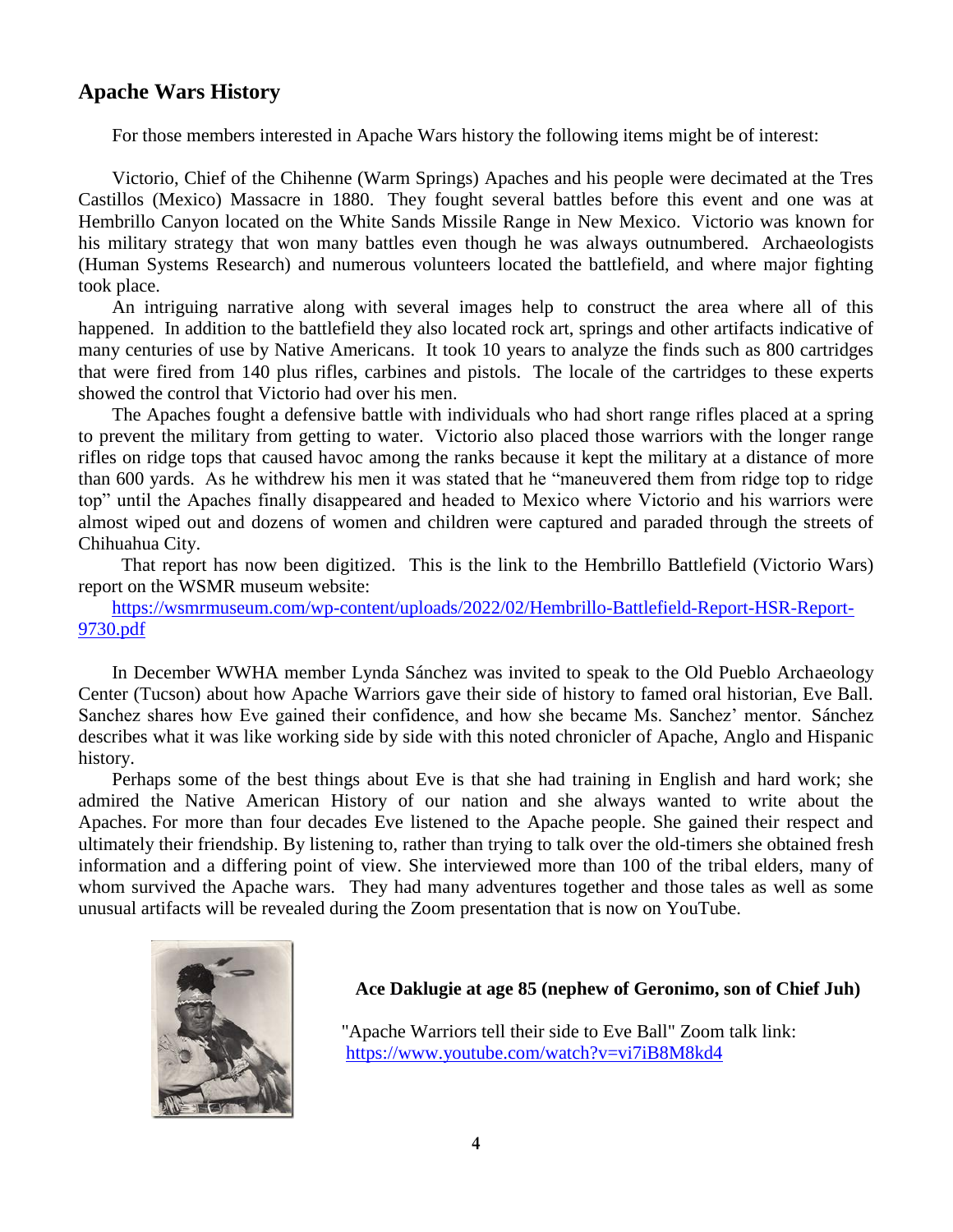## **An Historian's Historian Passes**

Dalton family historian and book reviewer for Stray Leaves, Nancy B. Samuelson, alerts us to the passing of historian, genealogist, and researcher Joanne Chiles Eakin.

While not generally recognized by the history reading public, Eakin is widely respected among professional historians and genealogists for her focus on topics relating to the Civil War in Missouri.

Books authored by Joanne C. Eakin include the following:

- Frank James Surrenders Himself October 5, 1882
- $\checkmark$  Battle of Lone Jack, August 16, 1862
- $\checkmark$  The Battle of Independence: 11 August 1862
- $\checkmark$  Battle at Blackwater River: Milford, Johnson County, Missouri on December 19, 1861: including a list of 736 captured
- $\checkmark$  The Little Gods: Union Provost Marshals in Missouri 1861 1865
- $\checkmark$  The Making of a Missouri Rebel: John P. Webb, 1832-1913
- $\checkmark$  Opening the Western Frontier, Rev. Thomas Johnson & the Shawnee Indian Mission
- $\checkmark$  Tears and Turmoil Order Number 11
- $\checkmark$  Warren Welch Remembers: A Civil War Guerrilla from Jackson County, Missouri
- Recollections of Quantrill's Guerrillas: As told by A.J. Walker of Weatherford, Texas to Victor E. Martin in 1910

#### **[Obituary for Joanne Webb Chiles Eakin](https://ericjames.org/wordpress/?nltr=MTM7MTQxO2h0dHBzOi8vd3d3LmxlZ2FjeS5jb20vdXMvb2JpdHVhcmllcy9rYW5zYXNjaXR5L25hbWUvam9hbm5lLWVha2luLW9iaXR1YXJ5P2lkPTMyNDA3MDE4JmZiY2xpZD1Jd0FSMnh2SS1PMGVUc0RYem5YWG1XS0hjUkxuYndjTkpRci0taG83ZHB3LWtPd2c0U1RaRDRRc0ZQbWtVOzszNTYwMjNhYmE3YmE5NWQ2ZGUxOTg0ODEyYWRlMDA3OQ%3D%3D)** October 26, 1934 - January 25, 2022 Independence, Missouri -

Joanne, 87, Independence, MO, local Historian and published Author, passed away at her home January 25, 2022. Joanne was born October 26, 1934, on her Grandparent Chiles' farm in LaRussell, MO, to Frank Perrin Chiles and Susan Emaline Webb Chiles.

Graduating from William Chrisman High School in 1952, she attended Park College in Parkville, MO. Joanne married Victor Vincent Kish from Sugar Creek, MO, son of Hungarian immigrants, on September 12,1953. She worked for TWA in Kansas City until she started her family in 1957. Joanne read a book written in 1843, entitled "Incidents of Travel in Yucatan", and convinced her husband to drive from Kansas City to Yucatan, Mexico, to immerse herself in the culture of the Mayan Indians and explore the Mayan ruins. Thereafter, for many summers in the 1960's, she would drive to Yucatan where she made many friends.

In 1972, she became one of only two women construction contractors in the Kansas City area, establishing K-T Construction with her brother-in-law, John Taylor. For several years she contracted with the Federal government for jobs, including a large project for the Eisenhower home and museum in Abilene, KS and Clinton Lake in Lawrence, KS.

Joanne married O.B. Eakin from Dover, Arkansas, in 1974. They became genealogists and also researched local Civil War history. Publishing her first book in 1983, "Walter Chiles of Jamestown", she went on to publish 34 books and transcriptions and co-authored, "The Blue and Gray Chronicle". Before the Internet, she traveled the country, visiting many courthouses, graveyards and historical sites to gather information for her non-fiction books.

A well sought-after lecturer, Joanne received many awards. As a member of HOA Genealogical Society, JACOMO Historical Society, Friends of the National Frontier Trails Center, Oregon, CA Trails